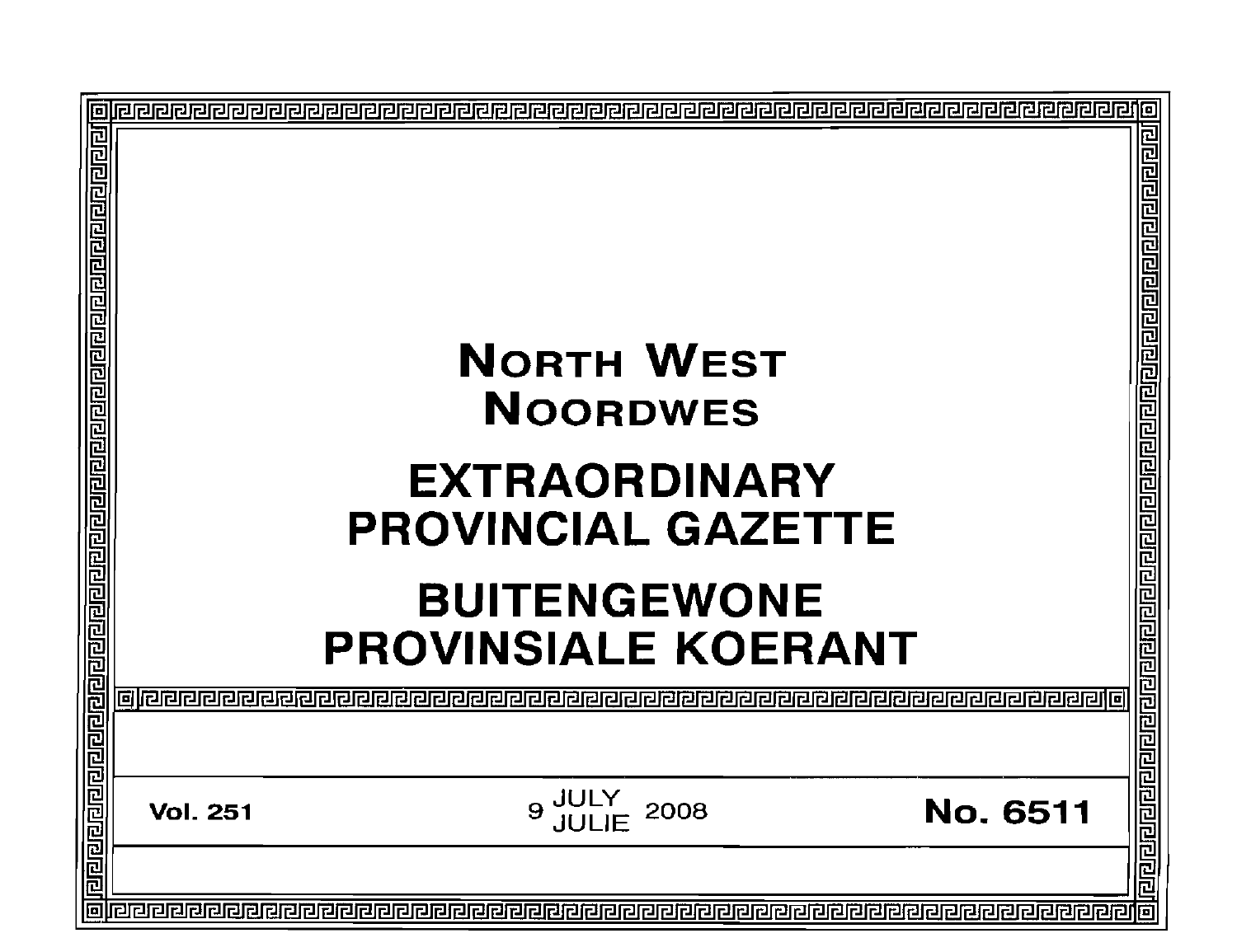No.

### **CONTENTS • INHOUD**

Page Gazette No. No.

#### **OFFICIAL NOTICE**

| 14 Nature Conservation Ordinance (12/1983) (Transvaal Province), Bophuthatswana Nature Conservation Act (3/1973) |      |
|------------------------------------------------------------------------------------------------------------------|------|
| and Nature and Environmental Conservation Ordinance (19/1974) (Cape Province): Commencement of the Wildlife      |      |
|                                                                                                                  | 6511 |